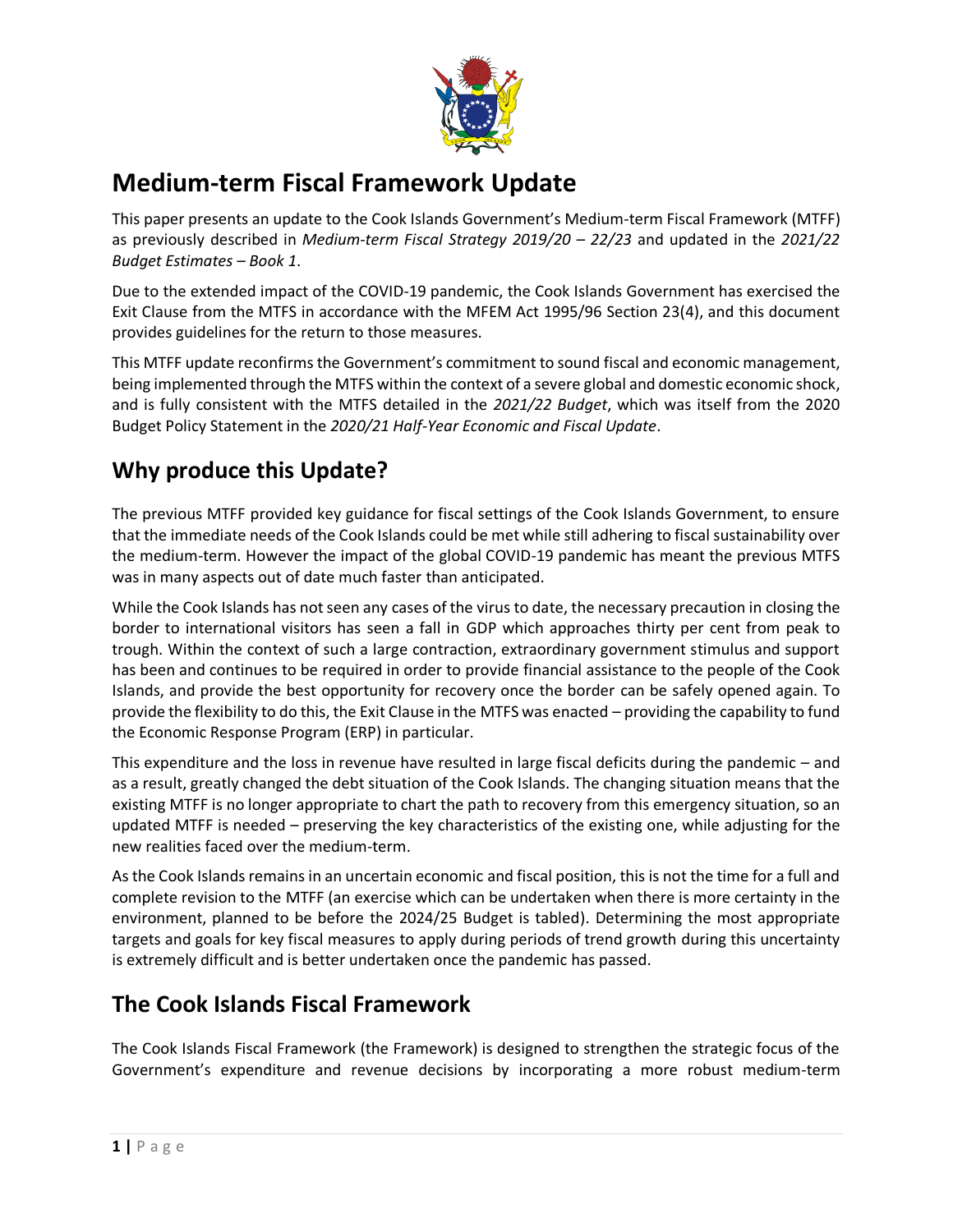

perspective that takes into account interactions with the economy. The Framework has been established to achieve the following outcomes:

- improved long-term fiscal sustainability through responsible fiscal management and debt sustainability; and
- improved medium-term fiscal planning nationally, and within each agency.

The Framework comprises three cascading, interlinked elements, shown in [Figure 1,](#page-1-0) that together result in a fiscally responsible four-year budget that takes account of the economic cycle:

- **1. Medium-term Fiscal Strategy (MTFS)** provides the basis to meet the fiscal rules, the establishment of reserve funds for economic downturns, natural disasters, and future generations, and a Government expenditure profile guided by the economic context.
- **2. Medium-term Expenditure Ceilings (MTEC's)**  guided by the MTFS, whole of Government expenditure ceilings for each of the four years are then divided into Agency ceilings, taking into account Economic Development Strategy 2030 (EDS) goals, National Sustainable Development Plan 2016–2020 (NSDP) goals<sup>1</sup> and Agency capacity requirements.
- **3. Medium-term Budget** Agency business plans that reflect individual ceilings, along with revenue and economic forecasts, are used to prepare the medium-term budget – the appropriation estimates for the budget year, and forecasts for three forward or outer years.



<span id="page-1-0"></span>

## **Existing Medium-term Fiscal Strategy**

The Government's existing Medium-term Fiscal Framework was developed in 2018 and aims to deliver fiscally sustainable budgets. This has been a very successful strategy, resulting in a strong fiscal position

 $\overline{\phantom{a}}$ 

<sup>1</sup> This will transition to the National Sustainable Development Agenda 2020+ (NSDA) as the new strategic plan comes into effect.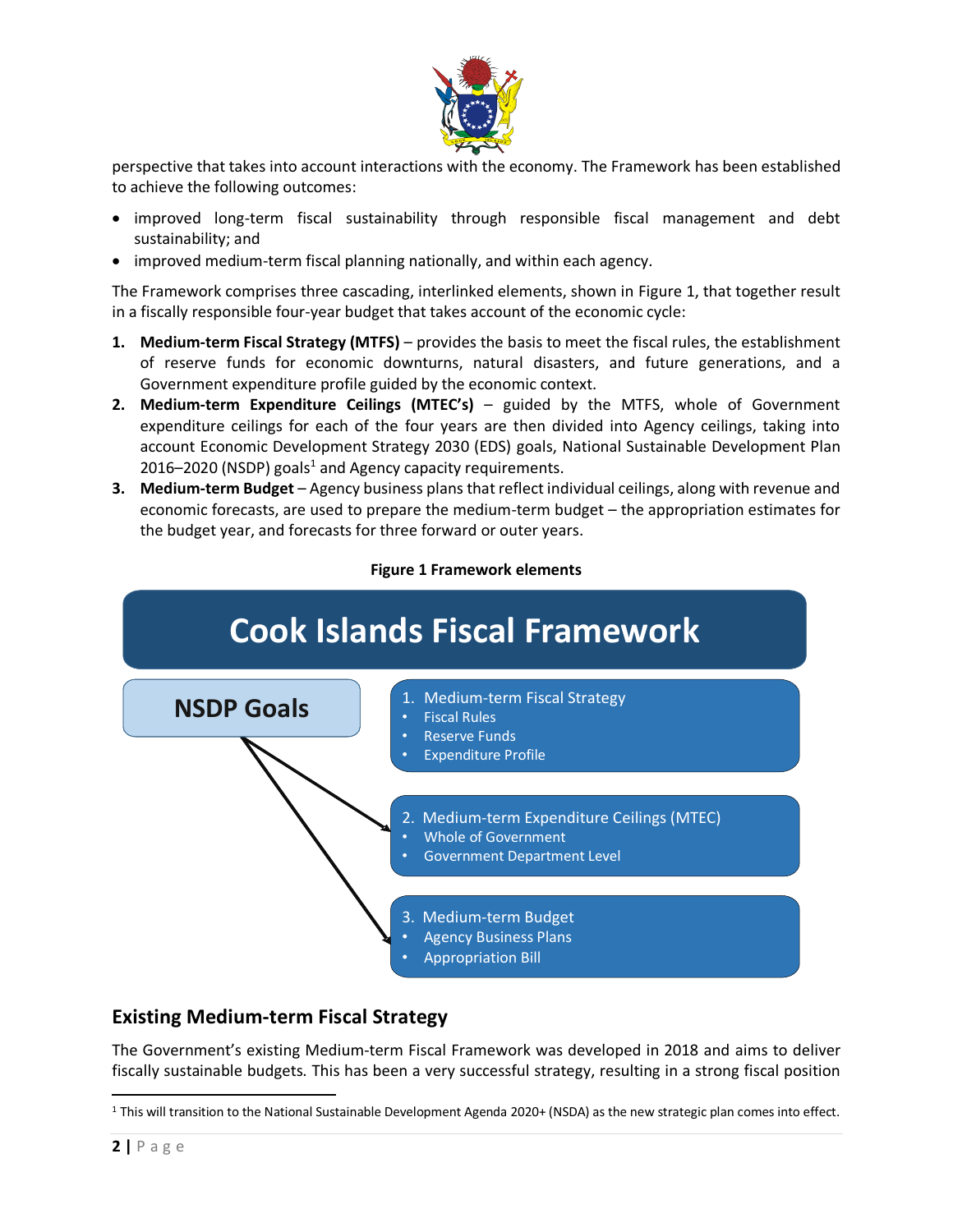

for the government when the COVID-19 pandemic hit in 2020. To achieve this the Government committed to:

- Adhere to the fiscal rules on cash reserves, debt, fiscal balance and expenditure growth.
- The development of, and appropriation into, reserve funds (Stabilisation Account and Sovereign Wealth Fund) where possible to ensure that excess revenues are saved for periods of economic downturn or natural disasters, and for future generations.
- An expenditure profile that is steered by the economic context, using internal guiding principles.

The Government's fiscal strategy was underpinned by the following policy elements:

- Investing in infrastructure that will ensure the sustainability of economic growth and the resilience of the economy to climate change.
- Increasing revenue over the medium-term without increasing the tax burden on society, through economic growth and by ensuring that tax legislation is enforced in an equitable manner.
- Focusing the efforts of Government Departments on core deliverables and limiting the expansion of new programmes and costs.

The scale of the present economic shock experienced by the Cook Islands required departure from the fiscal rules and the utilisation of the Stabilisation Account in 2020/21 in order to achieve an expenditure profile which responds to the current economic context – through the use of the Exit Clause. With this shock being extraordinarily deep and long, it is not appropriate to simply 'snap' back to the same strategy once the crisis is over. So this requires building a new MTFS, using the existing elements and ensuring they reflect the changed world.

In the context of the pandemic and economic shock, the following policy elements are also being considered at the present time:

- Positioning the Cook Islands economy for rapid and effective recovery from the economic shock.
- Providing support to vulnerable sectors of the community in response to loss of income and increased financial pressures.
- Providing support to businesses to remain viable through the economic shock, thereby generating economic stimulus and maintaining employment levels.

The short-term priority of the Economic Recovery Roadmap (ERR) is a key guide in allocating funding, but Government accepts that the immediate impacts of the pandemic may have lasting effects on national development outcomes for many years to come. Recognising the urgency of addressing the substantial impacts of COVID-19 on health, households, and private sector capacity, Government will prioritise COVID-19 response in the short term. However, fiscal allocations against the goals of the NSDP/NSDA are still reported in the Budget to ensure continued monitoring.

As the overriding need for Government to support economic response and recovery reduces over time, the importance of the National Sustainable Development Agenda 2020+ (NSDA) in prioritising expenditure will increase over the medium-term.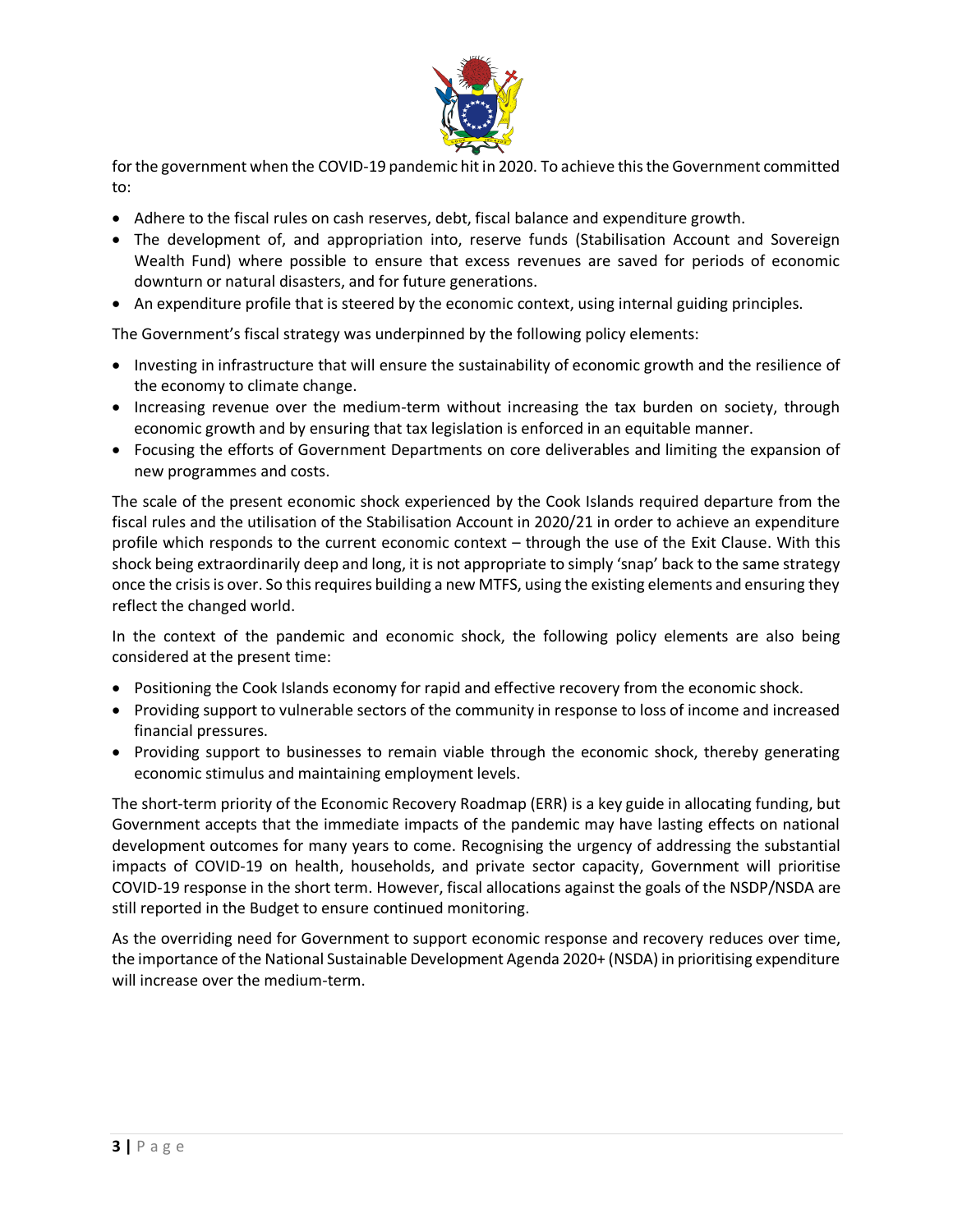

# **Existing Fiscal Rules**

The MTFS<sup>2</sup> aims to smooth Government expenditure over the course of the economic growth cycle. That is, it aims to balance the need for Government to support the economy in economic downturns with the fiscal responsibility to save in the boom times and prevent overheating the economy. It sets out the Government's fiscal commitments over the medium-term, including the fiscal rules that the Government aims to achieve, economic forecasts and in turn, the Government's expenditure profile. This has been key in the existing MTFS, and will remain so in the updated approach.

The specific objective of the MTFS is to deliver fiscally sustainable budgets.

In the existing MTFF, the Government committed to four fiscal rules; performance against each rule has been publicly reported:

- **1. Net Debt Rule**: net debt should not exceed a soft cap of 30 per cent of Gross Domestic Product (GDP), and cannot exceed a hard cap of 35 per cent of GDP.
- **2. Fiscal Balance Rule**: the fiscal balance cannot exceed a deficit of 1.9 per cent of nominal GDP.
- **3. Expenditure Rule**: budgeted expenditure cannot grow by more than 4 per cent year-on-year.
- **4. Cash Reserves Rule**: the equivalent of 3 months of operating expenditure must be held in cash at any one time.

The Fiscal Rules are structured around the fiscal anchor which is linked to the objective of the fiscal strategy - fiscal sustainability. This rule guides the development of the three operational rules. Prior to the impacts of COVID-19 on the Cook Islands economy and fiscal position, the Fiscal Rules were as outlined below.





The Government also committed to a number of operational MTFS guides:

*Personnel ratio* – expenditure on personnel less than 40 per cent of total Government revenue.

*Requirement to spend cash* – no new debt commitments where the Government has sufficient cash to fund the relevant expenditure.

 $\overline{\phantom{a}}$ <sup>2</sup> Available at[: http://www.mfem.gov.ck/images/CEO/Medium\\_term\\_Fiscal\\_Strategy\\_2019\\_23\\_-\\_Copy.pdf.](http://www.mfem.gov.ck/images/CEO/Medium_term_Fiscal_Strategy_2019_23_-_Copy.pdf)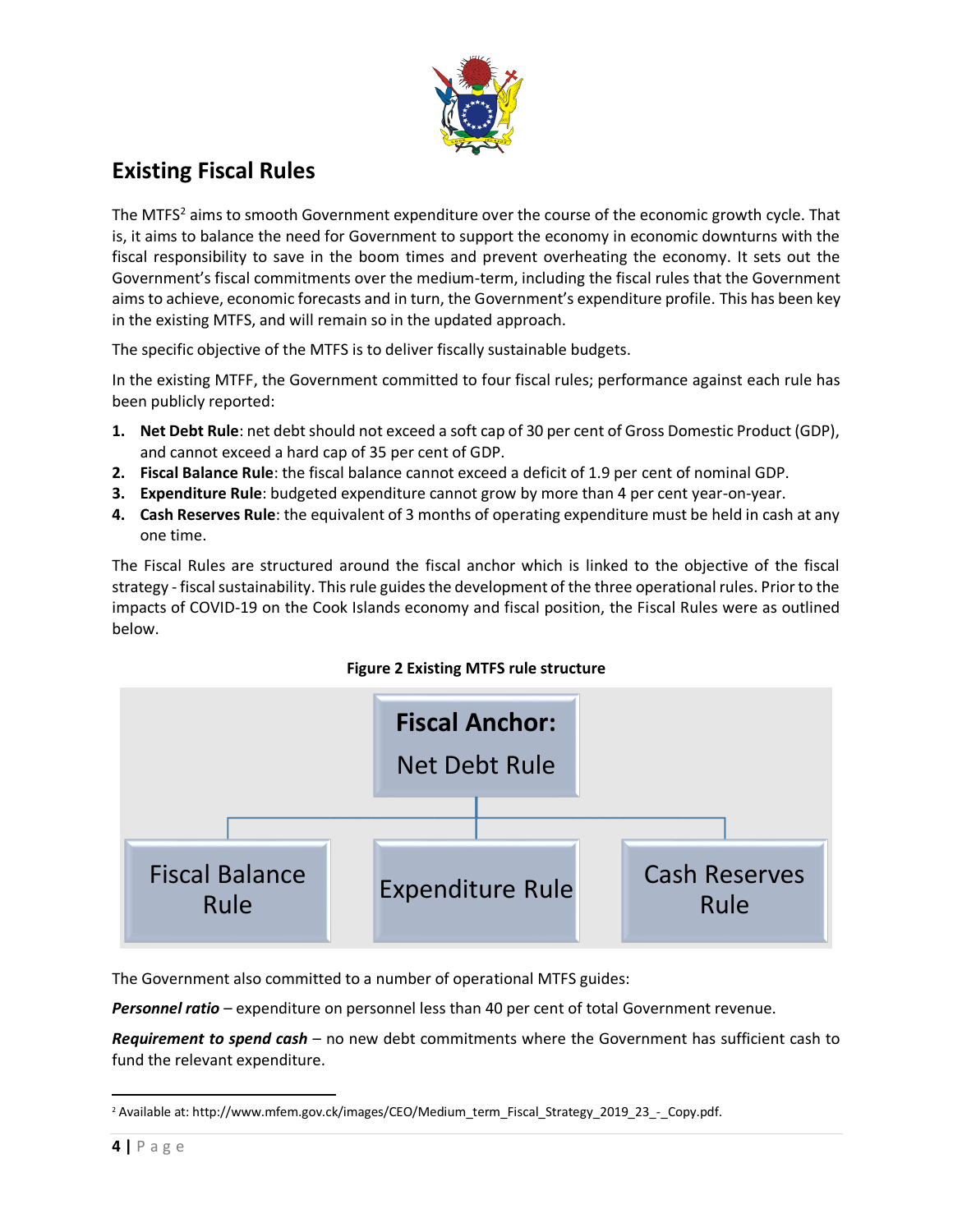

*Cyclically-adjusted balance* – use of the cyclically-adjusted balance as a benchmark when developing the total expenditure ceiling to disconnect spending from cyclical revenues and allowing governments to maintain expenditure during downturns.

*Stabilisation Account* – cash in excess of four months of operating expenditure at the end of the financial year is transferred to the Stabilisation Account at the beginning of the next year (an additional one month to three months cash reserves are retained as a buffer).

The fiscal rules have been developed using guidance from the IMF. $<sup>3</sup>$  For an explanation on the</sup> development of the Fiscal Rules, including formulae, see the MTFS Technical Paper – *Fiscal Tool 2018: Explanatory note* (Technical Paper), which is available on the MFEM website.<sup>4</sup>

### **Prudency**

The Government's aim in the development of the Fiscal Rules is to ensure fiscal prudency – spending within revenues and use of sustainable debt when required. As such, in determining the rules, rounding has been applied to ensure that prudency is reinforced. For example, in the case of the expenditure ratio, this was rounded down from 4.3 to 4.0 per cent of GDP.

## **Exit Clause**

The Government agrees to abide by the fiscal anchor and operational rules at all times, with two exceptions. The Government may breach these rules only in the event of a natural disaster (and subsequent calling of a state of emergency), or a severe economic shock (defined as real economic growth of negative 2 per cent or less).

As indicated above the existing MTFS includes an 'Exit Clause' that allows for a temporary departure from the fiscal rules, including periods of severe economic shock, to enable a Government stimulus response to boost the economy. This was enacted as a result of the pandemic, enabling Government to respond to the needs of the economy and this has remained in place since the onset of the pandemic. During this time, Government has continued to measure and publish performance against the rules in the annual Budget releases. The Exit Clause will continue to be available to provide flexibility from the new fiscal rules, should unforeseen shocks arise.

## **New Fiscal Rules**

The economic shock resulting from COVID-19, with GDP falling by 5.2 per cent in 2019/20 in real terms, and expected to fall by a further 22.9 per cent in 2020/21, has meant an updated set of fiscal rules are needed to reflect the changing needs of the economy. While 2021/22 is expected to see growth in real GDP of almost 6.9 per cent, this still leaves GDP at a level that is 17.6 per cent lower than the 2019/20 level – itself being pandemic-affected. This severe contraction in GDP has been responsible for part of the increase in the Net Debt to GDP ratio, which will then reduce as GDP grows back toward pre-COVID levels and tax revenue improves.

 $\overline{\phantom{a}}$ 3 IMF, 2018b. Fiscal policy: How to calibrate fiscal rules – A Primer. Fiscal Affairs Department, International Monetary Fund, Washington D.C., March 2018.

<sup>4</sup> <http://www.mfem.gov.ck/economic-planning>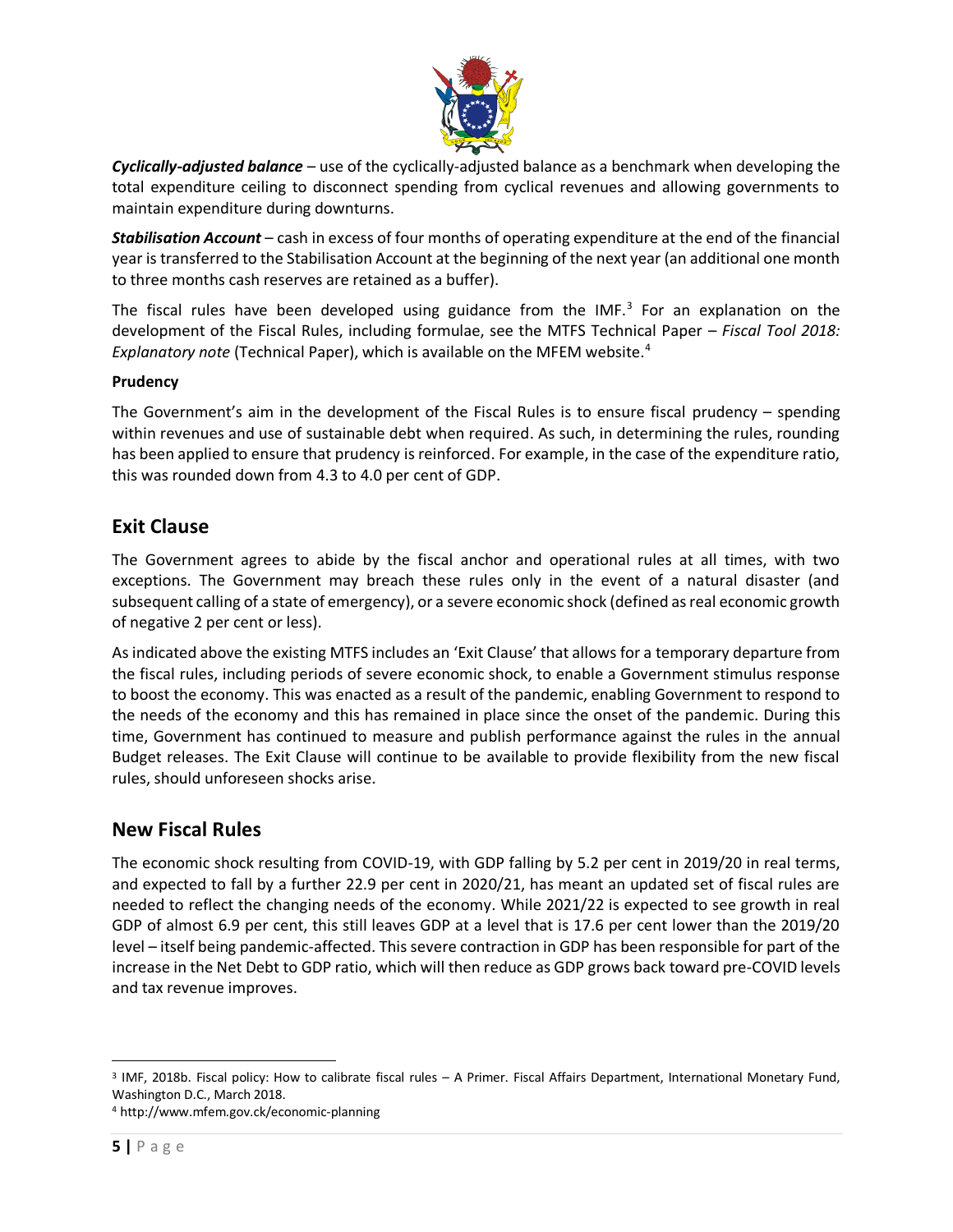

This new set of more appropriate fiscal rules enables Government to utilise debt funding to strengthen its response to the economic crisis, necessary for the implementation of the ERR and economic stimulus measures – including ERP-type business support- and to continue to support core government functions until revenue recovers.

These new fiscal rules are in place as an interim measure that reflects the needs of the economic and fiscal situation as the Cook Islands recovers from this shock. With this in mind, the Government commits to reassessing the fiscal rules before the publication of the 2024/25 Budget Policy Statement (i.e. 2023/24 HYEFU), on the basis that the economy of the Cook Islands has recovered (or substantially recovered) from the impacts of the pandemic. This update will be subject to Cook Islands' GDP (nominal) reaching a level of at least NZ\$520 million per year. The following fiscal rules will be regularly reported on to enable transparency and the forecasts will continue to be updated as the economic situation continues to improve.

- **1. Cash Reserves Rule**: the equivalent of 3 months of operating expenditure must be held in liquid assets at any one time (currently estimated to be approximately \$60 million).
	- a. Within the Cash Reserves Rule, an emergency-level of cash reserves (that is, the level below which the ability of Government to meet its obligations is at risk) has been determined to be equal to one month of expenditure, which is rounded to \$20 million.
- **2. Investment Rule**: the Government shall commit that any additional borrowing once debt has reached 55 per cent of GDP is for capital investment and/or targeted GDP stimulus purposes.
- **3. Operating Expenditure Rule**: baseline budgeted operating<sup>5</sup> expenditure cannot grow by more than the greater of 2 per cent or the average of the past two years growth in the Consumer Price Index (CPI) year-on-year. Baseline explicitly excludes any ERP-type business support and stimulus expenditure.
- **4. Net Debt Rule**: net debt should not exceed a soft cap of 55 per cent of Gross Domestic Product (GDP), and cannot exceed a hard cap of 65 per cent of GDP.

Given the severe depth of the recession, the net debt rule has been modified most from the existing MTFS in order to allow Government to access the funds needed to support and stimulate the economy. As debt is a stock variable, this will take time to come back within the rules – as both GDP is lower and debt is higher. Much of this space has already been taken up with the large increase in debt over the 18 months of the pandemic. The remaining space in this rule, provides the ability for the Government to respond with more support and stimulus to guide the recovery.

Due to the nature of debt being a collection of previous decisions, while the economy still requires support the primary fiscal rule is considered to be the Cash Reserves Rule. This ensures that government can always pay its bills such as the wages of staff, and has some buffer in place for unforeseen circumstances (see [Figure 3\)](#page-6-0). Without access to emergency cash reserves from a central bank or the International Monetary Fund, a cash liquidity crisis in the Cook Islands would be devastating There is a further look at the cash balances from the 2021/22 Budget in the Appendix and how it interacts with planned capital expenditure in particular.

Over the Medium-term it is anticipated that the primacy of debt as the Fiscal Anchor will return once circumstances allow (and will be reviewed in detail as part of the scheduled update before the 2024/25 Budget). Current expectations are for the Operating Expenditure Rule to be achieved across all forward

 $\overline{a}$ 

<sup>5</sup> Operating expenditure is defined as total government expenditure, excluding that on capital investment and loan repayment principle amounts.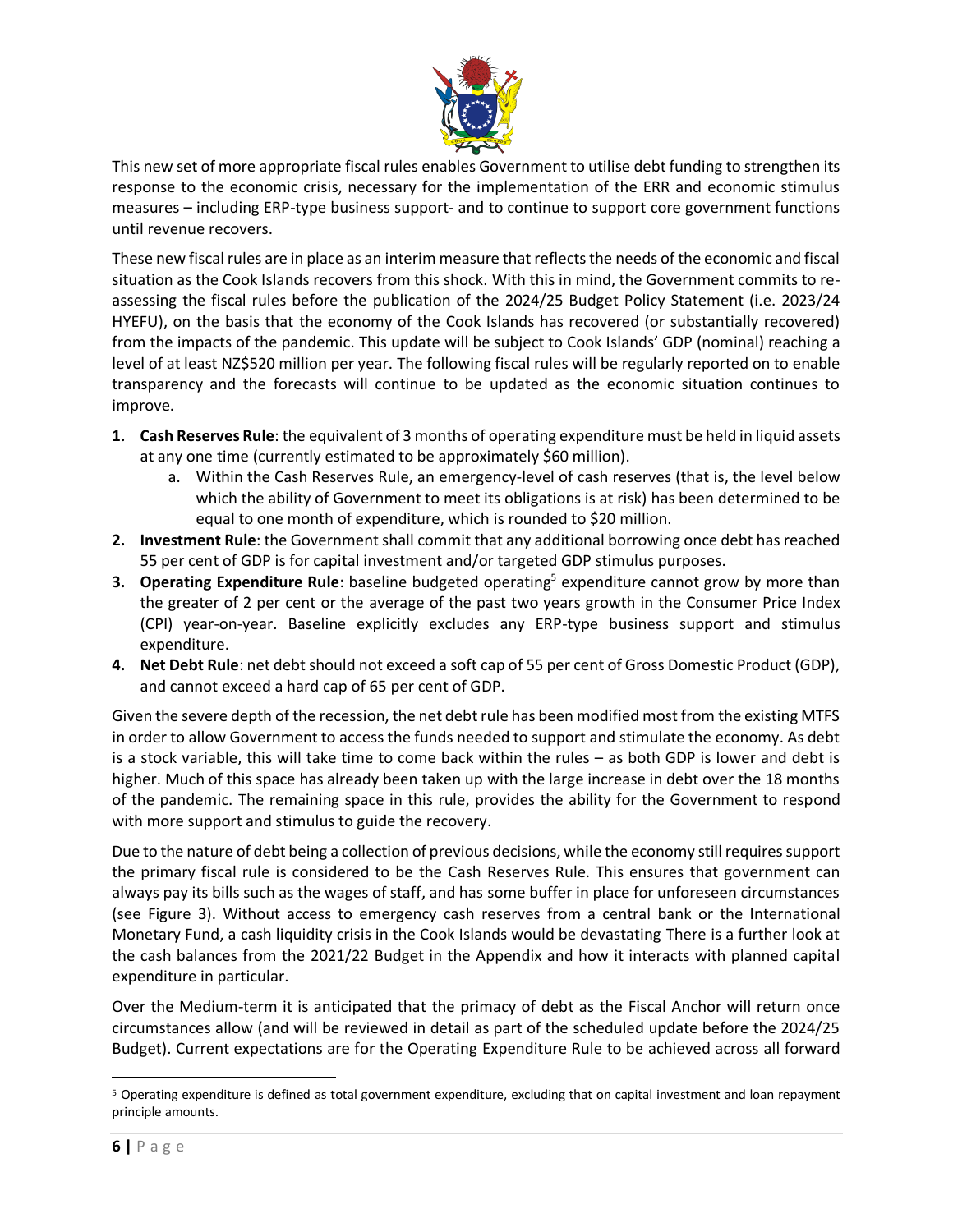

years and the adjustment to this rule provides some balance between the need to exercise fiscal restraint, but provide fiscal support for the economy as needed.

The Investment Rule takes an approach which is modified from the so-called "Golden Rule" approach, where new borrowing is only available for capital investment. The rule used for the Cook Islands has this only come into place once the debt to GDP ratio exceeds 55 per cent of GDP – which enables the government to undertake stimulus expenditure to support the economy along the road to recovery. A similar fiscal rule is in place in Montenegro, where once a threshold of debt to GDP is breached, any additional borrowing must be for capital investment and reported on in more detail<sup>6</sup>

The Net Debt Rule and the Operating Expenditure Rule together provide the ability for Government to support investment in capital and infrastructure to both stimulate the economy on the path to recovery, and to expand the productive capacity of the Cook Islands. This ensures that 'business as usual' spending is limited in growth, but the Government retains the ability to support the economy when it is appropriate to do so. The change in parameters for the Net Debt Rule has been informed by a range of internationallyutilised fiscal rules, which set net debt to GDP limits around 60 per cent of GDP (such as the Maastricht criteria in the European Union). Recognising the additional uncertainty and economic headwinds currently facing the Cook Islands, an additional buffer of five per cent is appropriate – to guard against unforeseen events (such as further outbreaks, or a natural disaster).

<span id="page-6-0"></span>

**Figure 3 New MTFS rule structure**

The Fiscal Balance Rule while no longer considered a rule will still be used as a guide (as are the personnel ratio, requirement to spend cash, cyclically-adjusted balance and stabilisation account). This decision has been made with the understanding that the fiscal balance and net debt rules are closely linked (with new debt being used to fund fiscal deficits).

Along with this movement of the Fiscal Balance Rule, a new guideline is created around Debt Servicing, to reflect the risks associated with the increased level of debt which has been taken on to support the economy. This guideline limits the amount of expenditure on debt servicing as a proportion of total expenditure. In the current low interest rate environment, the largest component of debt servicing is the

 $\overline{\phantom{a}}$ 

<sup>6</sup> IMF, 2017, *Fiscal Rules at a Glance*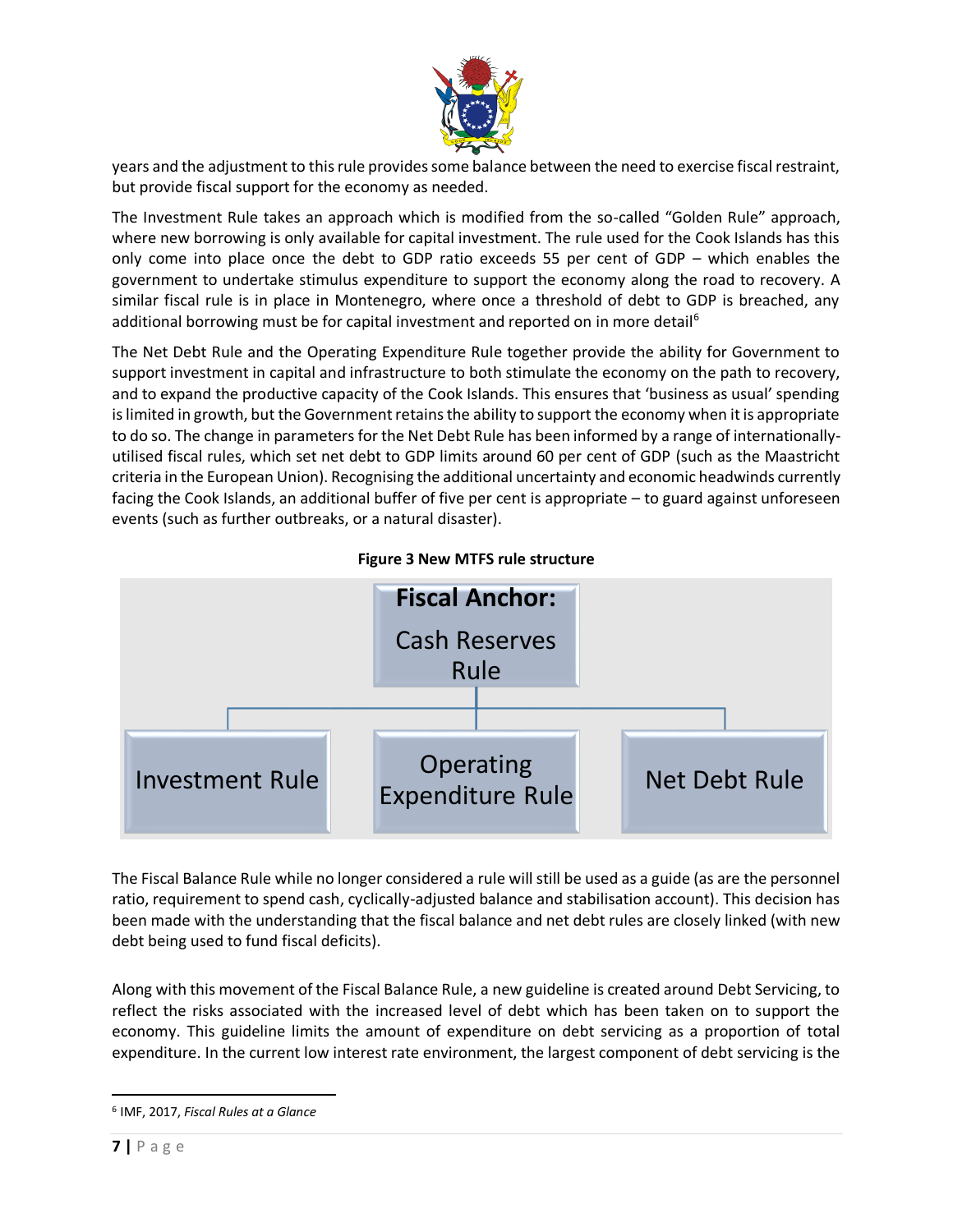

principal on the loans, which is not considered operating expenditure – and as such is not captured by the Operating Expenditure Rule. Adding this guideline ensures that debt servicing is explicitly considered.

*Debt Servicing ratio* – expenditure on debt servicing no more than a soft cap of 10 per cent of total government revenue, and a hard cap of 15 per cent of total revenue. The 10 per cent rule has been modelled on the benchmark used by the Christchurch City Council, and as a guideline is not binding, but provides a very useful signpost when the debt service burden is becoming high.

### **Debt "Headroom"**

One of the eight ERR work streams is the need for infrastructure investment to stimulate the economy and in the current environment, much (if not all) of this investment needs to be financed through borrowing. This means there is significant interest in the amount of potential new borrowing to fund this between the current (2021/22 Budget) level of debt and the 65 per cent limit.

[Table 1](#page-7-0) shows that, based on the forecasts from the 2021-22 Budget, if Government were to borrow to the extent of the 65 per cent of GDP limit, this would provide room for approximately \$160 million (in aggregate) in borrowing by 2024-25<sup>7</sup>. However, this should not be seen as endorsing borrowing this much without considerable further investigation – as this depends on the ability to service the debt, as well as how that debt is used.

<span id="page-7-0"></span>

|                                      | 2021-22 | 2022-23 | 2023-24 | 2024-25 |
|--------------------------------------|---------|---------|---------|---------|
| Nominal GDP forecast                 | 431.34  | 491.97  | 528.04  | 555.48  |
| Debt at 65% of GDP                   | 280.37  | 319.78  | 343.23  | 361.06  |
| Debt net of LRF as at 2021-22 Budget | 243.59  | 235.14  | 220.09  | 199.07  |
| Debt headroom (\$m)                  | 36.78   | 84.64   | 123.13  | 161.99  |

### **Table 1: Potential debt headroom under 65% of GDP rule (\$ million)**

[Table 1](#page-7-0) shows the amount of new debt the Cook Islands could theoretically take on over the forward estimates, under the 65 per cent Net Debt Rule (using 2021/22 Budget GDP forecasts). The 2021-22 Budget has a number of key capital projects as yet unfunded, which results in projections of cash balances going negative in the outer forward years. The need to fund these projects means that a portion of the debt headroom shown in [Table 1](#page-7-0) is already committed to projects – the details of the debt is just not yet known. This needs to be accounted for as shown in [Table 2.](#page-7-1) Once taken into account, there is still approximately \$75 million available to Government over the forward estimates period.

<span id="page-7-1"></span>

|                                   | 2021-22 | 2022-23  | 2023-24  | 2024-25  |  |
|-----------------------------------|---------|----------|----------|----------|--|
| General Cash as at 2021-22 Budget | 19.82   | $-16.93$ | $-44.77$ | $-66.66$ |  |
| Emergency cash level              | 20.00   | 20.00    | 20.00    | 20.00    |  |
| Debt headroom 'pre-committed'     | 0.18    | 36.93    | 64.77    | 86.66    |  |
| <b>Uncommitted debt headroom</b>  | 36.59   | 47.71    | 58.36    | 75.33    |  |

### **Table 2: Uncommitted debt headroom (\$ million)**

 $\overline{\phantom{a}}$ <sup>7</sup> Assuming no impact on GDP of the additional borrowing, which is unlikely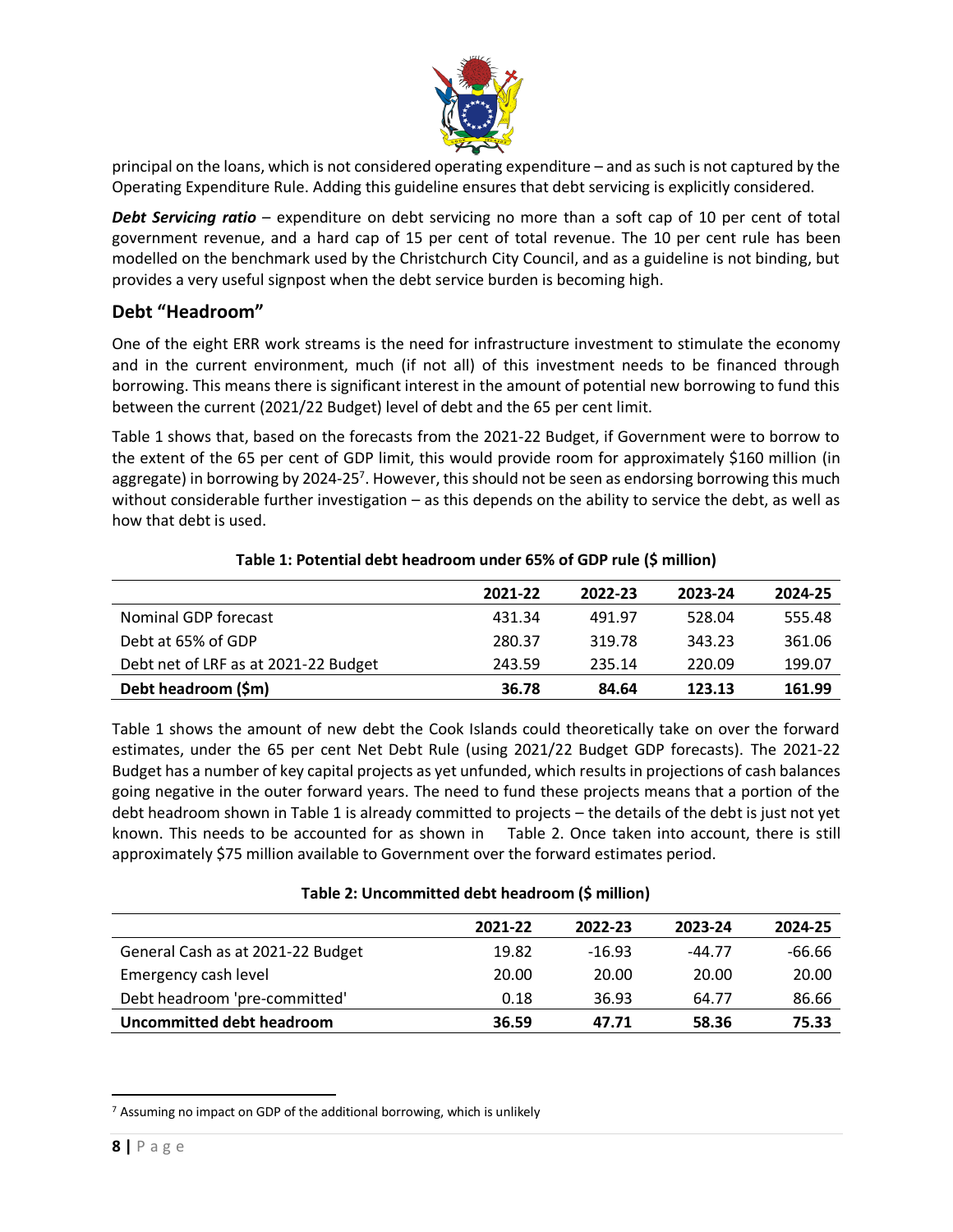

## **Medium-term Expenditure Ceilings**

The Government determines an aggregate medium-term expenditure profile, effectively a budget ceiling, consistent with the fiscal rules and the economic context as at the time of publication of the Budget Policy Statement, which is released in the MTFS in the Half-Year Economic and Fiscal Update in December each year.

In determining the recommended expenditure profile for the MTFS, two fiscal space measures are considered in addition to the fiscal rules:

- the structural deficit ceiling approach, which estimates the difference between the structural fiscal balance and nominal fiscal balance, and
- the cyclically adjusted balance method, which accounts for the effects of business cycle fluctuations on revenue and expenditure.

The Government adopts a budget ceiling that provides a fiscally responsible level of fiscal space, while acknowledging the investment needs of the country and the need to utilise fiscal policy to stimulate GDP.

The impact of the COVID-19 recession has meant that the binding nature of the MTECs has been temporarily suspended to enable the support of the Economic Response Plan (ERP) and the necessary stimulus in the form of capital investment to support recovery through the Economic Recovery Roadmap (ERR). However, this does not mean that the Government is departing from the commitment to fiscal responsibility. Any departures from the MTECs are focused solely on recovery.

This departure is in line with one of the stated aims of the MTFS: to provide counter-cyclical support to the Cook Islands economy. Discussions are currently taking place with funding partners on the source of funds for projected capital projects, which may affect the expenditure forecasts in the outer years.

Government has focused on the prioritisation of core services and outputs within the limits of the fiscal space as set in the MTFS published in the 2020/21 Budget Policy Statement. This has required Government to transfer funding between agencies and programmes to support necessary expenditure. Funding for new programs has been prioritised against the need for agencies to focus on the delivery of core services to the community, and the need for Government to provide economic support to households and businesses. Government remains committed to providing a social safety net for the most vulnerable in our society, which includes maintaining the current public payments for pensioners and children. This has resulted in new expenditure limited to only those projects with a clear demonstration of short-term benefits exceeding the costs while both the economy and fiscal position is in recovery.

The government-wide salary increases will remain on hold until the economic conditions improve and the resulting fiscal balances have stabilised. The relationship between GDP per capita as a measure of income levels and average wages and salaries is key. Once GDP per capita returns to levels seen before the pandemic, then broad salary increases can be reconsidered across the public sector. This decision defers an approximate \$6.0 million (as at 19/20 budget) cumulative increase in Government expenditure in each forward year.

## **Reserve Funds**

With a view to improving the fiscal resilience of the Cook Islands against economic shocks and natural disasters, and collecting revenues from seabed minerals harvesting for future generations, the